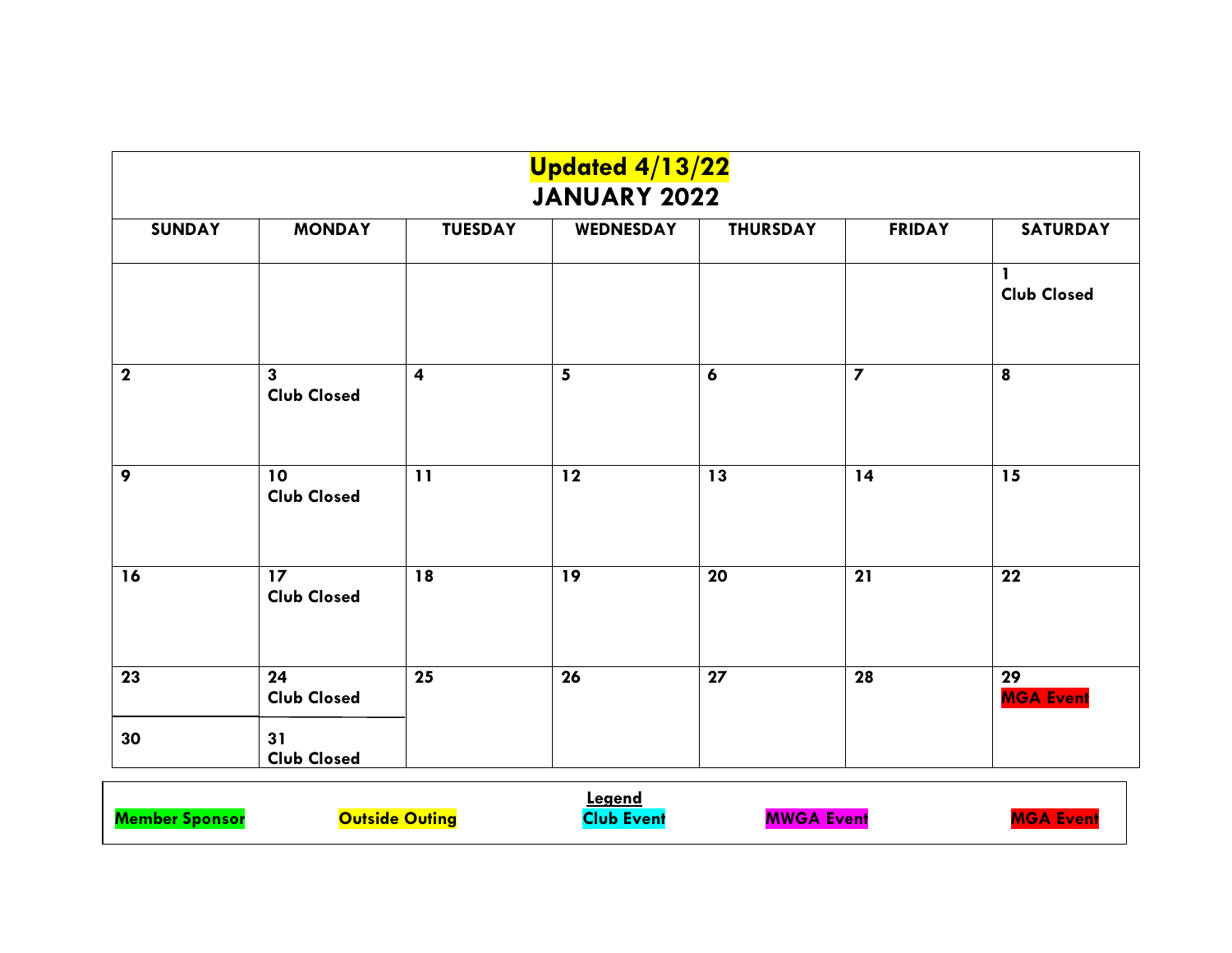|                                            |                                      |                | <b>FEBRUARY 2022</b>    |                         |                         |                        |
|--------------------------------------------|--------------------------------------|----------------|-------------------------|-------------------------|-------------------------|------------------------|
| <b>SUNDAY</b>                              | <b>MONDAY</b>                        | <b>TUESDAY</b> | WEDNESDAY               | <b>THURSDAY</b>         | <b>FRIDAY</b>           | <b>SATURDAY</b>        |
|                                            |                                      | $\mathbf{I}$   | $\overline{\mathbf{2}}$ | $\overline{\mathbf{3}}$ | $\overline{\mathbf{4}}$ | 5                      |
| $\boldsymbol{6}$                           | $\overline{7}$<br><b>Club Closed</b> | 8              | 9                       | 10                      | 11                      | 12                     |
|                                            |                                      |                |                         |                         |                         |                        |
| 13<br><b>Super Bowl</b><br><b>Scramble</b> | 14<br><b>Club Closed</b>             | 15             | 16                      | 17                      | 18                      | 19                     |
|                                            | Valentine's Day                      |                |                         |                         |                         |                        |
| 20                                         | 21<br><b>Club Closed</b>             | 22             | $\overline{23}$         | 24                      | 25                      | 26<br><b>MGA Event</b> |
| $\overline{27}$                            | 28<br><b>Club Closed</b>             |                |                         |                         |                         |                        |
|                                            |                                      |                |                         |                         |                         |                        |

|                       |                | <u>Legend</u> |                   |     |
|-----------------------|----------------|---------------|-------------------|-----|
| <b>M</b> <sub>c</sub> | Outside Outing | Event         | <b>MWGA Event</b> | . . |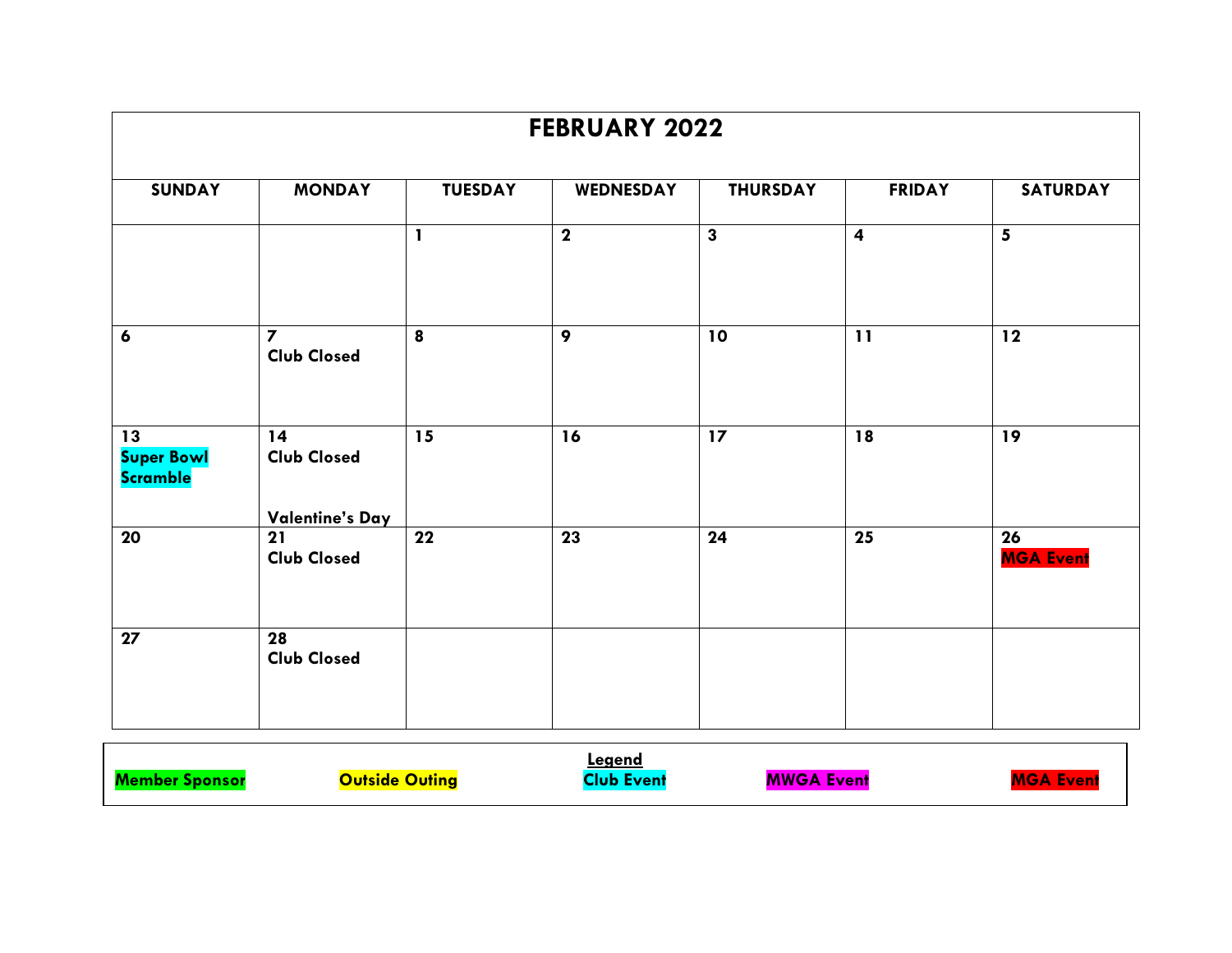|                                                                             |                                            |                                              | <b>MARCH 2022</b>                                                          |                                                    |                         |                        |
|-----------------------------------------------------------------------------|--------------------------------------------|----------------------------------------------|----------------------------------------------------------------------------|----------------------------------------------------|-------------------------|------------------------|
| <b>SUNDAY</b>                                                               | <b>MONDAY</b>                              | <b>TUESDAY</b>                               | WEDNESDAY                                                                  | <b>THURSDAY</b>                                    | <b>FRIDAY</b>           | <b>SATURDAY</b>        |
|                                                                             |                                            | $\mathbf{I}$                                 | $\overline{\mathbf{2}}$<br><b>MWGA Play Day</b><br><b>Scramble Meeting</b> | $\overline{\mathbf{3}}$                            | $\overline{\mathbf{4}}$ | 5                      |
|                                                                             |                                            |                                              |                                                                            | Ladies Academy                                     |                         |                        |
| 6                                                                           | $\overline{z}$<br><b>Club Closed</b>       | 8<br><b>MWGA Play</b><br>Day                 | 9<br><b>Farm Bureau</b>                                                    | 10                                                 | 11                      | 12                     |
|                                                                             |                                            | Junior Golf                                  |                                                                            | <b>Ladies Academy</b>                              |                         |                        |
| 13<br>Daylight<br><b>Savings Begin</b><br><b>MWGA</b><br><b>Mixed Event</b> | 14<br><b>Club Closed</b>                   | 15<br>Ladies Scramble<br>Junior Golf         | 16<br><b>MWGA Play</b><br>Day                                              | 17<br><b>Ladies Academy</b>                        | 18                      | 19<br><b>MGA Event</b> |
| 20                                                                          | 21<br><b>Club Closed</b><br>< Spring Break | 22<br>Ladies Scramble<br><b>Spring Break</b> | 23<br><b>MWGA Play</b><br>Day<br><b>Spring Break</b>                       | 24<br><b>Ladies Academy</b><br><b>Spring Break</b> | 25<br>Spring Break >    | 26                     |
| 27                                                                          | 28<br><b>Club Closed</b>                   | 29                                           | 30<br><b>MWGA Play</b><br>Day                                              | 31                                                 |                         |                        |
|                                                                             |                                            | Ladies Scramble<br><b>Junior Golf</b>        |                                                                            | <b>Ladies Academy</b>                              |                         |                        |

|                       |                       | ∟eaend           |                   |                  |
|-----------------------|-----------------------|------------------|-------------------|------------------|
| <b>Member Sponsor</b> | <b>Outside Outing</b> | <b>Nub Event</b> | <b>MWGA Event</b> | <b>MGA Event</b> |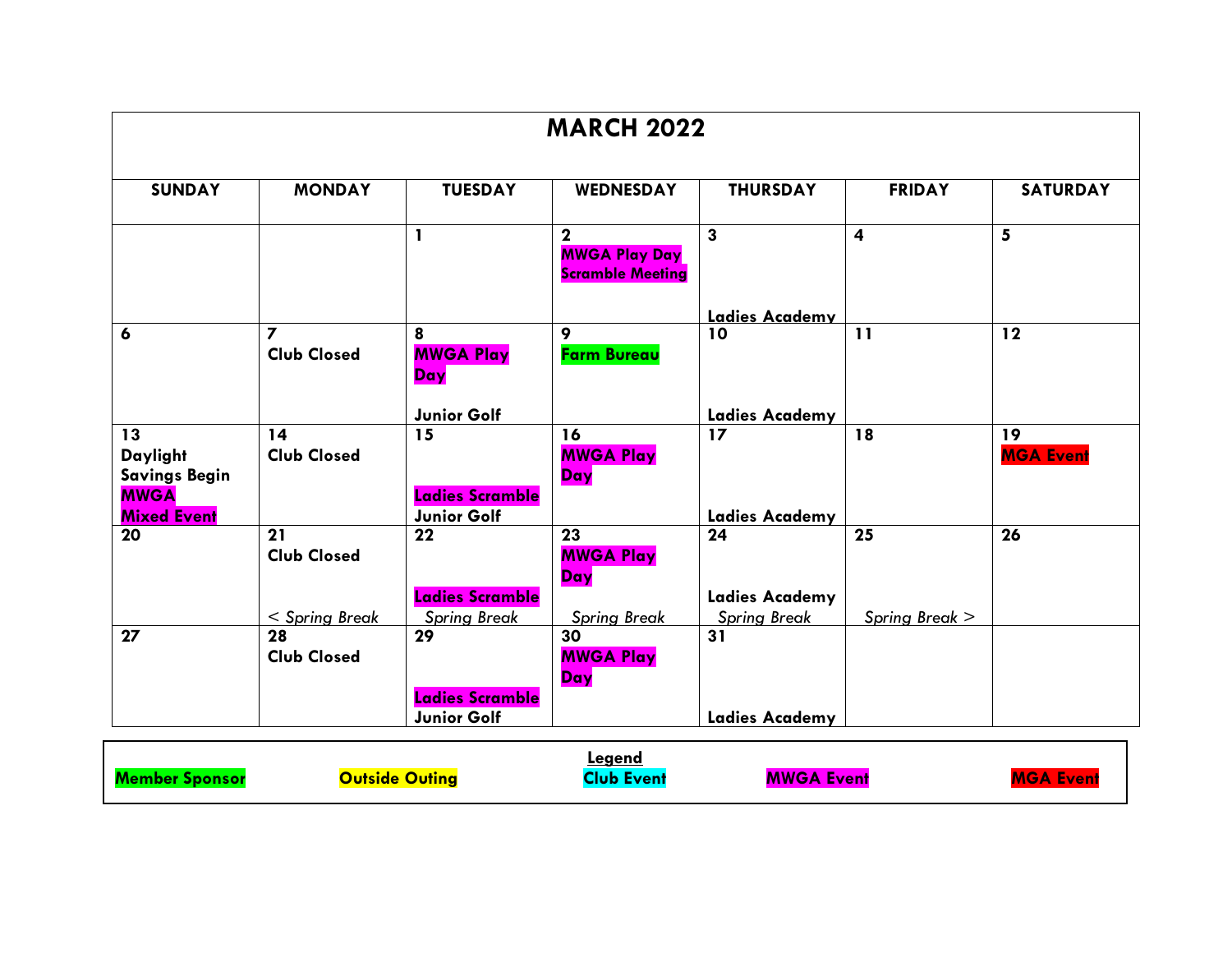|                                                              |                                               |                                                    | <b>APRIL 2022</b>                                                             |                                                                                         |                                                    |                                                    |
|--------------------------------------------------------------|-----------------------------------------------|----------------------------------------------------|-------------------------------------------------------------------------------|-----------------------------------------------------------------------------------------|----------------------------------------------------|----------------------------------------------------|
| <b>SUNDAY</b>                                                | <b>MONDAY</b>                                 | <b>TUESDAY</b>                                     | <b>WEDNESDAY</b>                                                              | <b>THURSDAY</b>                                                                         | <b>FRIDAY</b>                                      | <b>SATURDAY</b>                                    |
|                                                              |                                               |                                                    |                                                                               |                                                                                         | 1                                                  | $\mathbf{2}$                                       |
|                                                              |                                               |                                                    |                                                                               |                                                                                         |                                                    | Ladies<br><b>Boot Camp</b><br><b>Golf Class</b>    |
| $\overline{\mathbf{3}}$<br><b>MWGA</b><br><b>Mixed Event</b> | $\overline{\mathbf{4}}$<br><b>Club Closed</b> | 5<br><b>Ladies Scramble</b><br>Junior Golf         | 6<br><b>MWGA Play</b><br>Day - Scramble<br>Ladies<br><b>Chips &amp; Sips</b>  | $\overline{\mathbf{z}}$<br><b>Ladies Academy</b>                                        | 8                                                  | 9<br><b>MGA Event</b>                              |
| 10<br><b>Spring Cup</b>                                      | 11<br><b>Club Closed</b>                      | 12<br>Ladies Scramble<br>Junior Golf               | 13<br><b>MWGA Play</b><br>Day<br><b>MWS</b>                                   | 14<br><b>Couples Golf</b>                                                               | 15                                                 | 16                                                 |
| 17<br><b>Easter</b>                                          | 18<br><b>Club Closed</b>                      | 19<br>Ladies Scramble<br>Junior Golf               | 20<br><b>MWGA Play Day</b><br>Ladies<br><b>Chips &amp; Sips</b><br><b>MWS</b> | 21<br><b>Arkansas</b><br><b>Optometric</b><br><b>Association</b><br><b>Couples Golf</b> | 22<br><b>MCC Match Play</b><br><b>Championship</b> | 23<br><b>MCC Match Play</b><br><b>Championship</b> |
| 24<br><b>MCC Match Play</b><br>Championship                  | 25<br><b>Ben E. Keith</b>                     | 26<br><b>Ladies Scramble</b><br><b>Junior Golf</b> | 27<br><b>MWGA Play</b><br>Day<br><b>MWS</b>                                   | 28<br><b>Couples Golf</b>                                                               | 29                                                 | 30                                                 |
| <b>Member Sponsor</b>                                        |                                               | <b>Outside Outing</b>                              | Legend<br><b>Club Event</b>                                                   | <b>MWGA Event</b>                                                                       |                                                    | <b>MGA Event</b>                                   |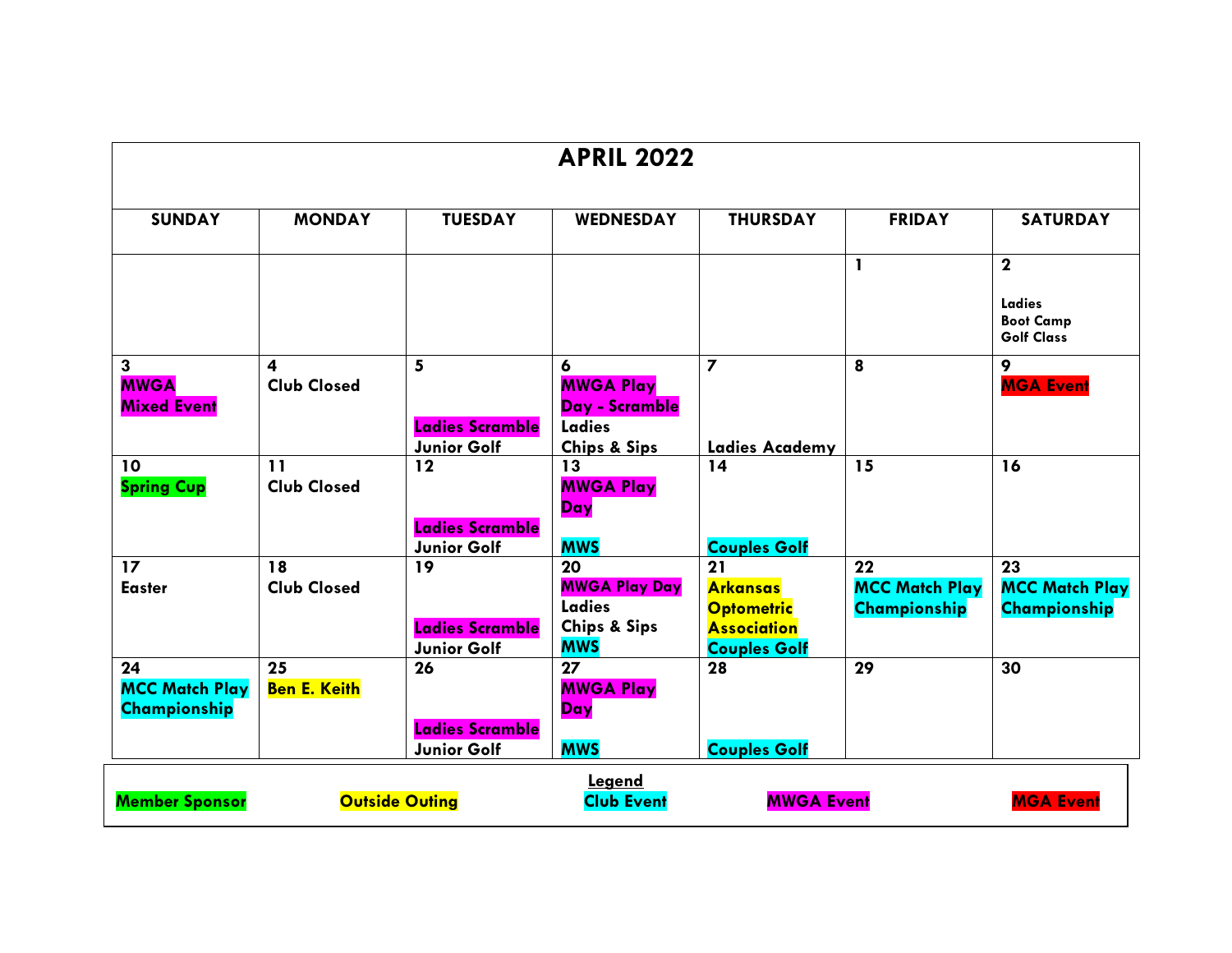|                                                 |                                               |                                                                                          | <b>MAY 2022</b>                                                                             |                            |                                |                                                                            |
|-------------------------------------------------|-----------------------------------------------|------------------------------------------------------------------------------------------|---------------------------------------------------------------------------------------------|----------------------------|--------------------------------|----------------------------------------------------------------------------|
| <b>SUNDAY</b>                                   | <b>MONDAY</b>                                 | <b>TUESDAY</b>                                                                           | <b>WEDNESDAY</b>                                                                            | <b>THURSDAY</b>            | <b>FRIDAY</b>                  | <b>SATURDAY</b>                                                            |
| $\mathbf{1}$                                    | $\mathbf{2}$<br><b>Club Closed</b>            | $\overline{\mathbf{3}}$<br><b>Junior Golf</b>                                            | $\overline{\mathbf{4}}$<br><b>MWGA Play</b><br>Day Scramble<br><b>Meeting</b><br><b>MWS</b> | 5<br><b>Couples Golf</b>   | $\boldsymbol{6}$<br><b>AGC</b> | $\overline{\mathbf{z}}$<br>Ladies<br><b>Boot Camp</b><br><b>Golf Class</b> |
| 8<br><b>Mother's Day</b>                        | 9<br><b>Kid's Chance</b>                      | 10<br><b>Save the</b><br><b>Children</b><br><b>Junior Golf</b><br><b>Ladies Scramble</b> | 11<br><b>MWGA Play Day</b><br><b>Ladies</b><br><b>Chips &amp; Sips</b><br><b>MWS</b>        | 12<br><b>Couples Golf</b>  | 13                             | 14<br><b>River Cup @</b><br><b>Mystic Creek</b>                            |
| 15<br><b>River Cup @</b><br><b>Mystic Creek</b> | 16<br><b>Paul Dunn</b>                        | 17<br><b>MWGA Play</b><br>Day<br><b>Junior Golf</b><br>Ladies Scramble                   | 18<br><b>Home</b><br><b>Furnishings</b>                                                     | 19<br><b>Couples Golf</b>  | 20                             | 21<br><b>MGA Event</b>                                                     |
| 22<br><b>MWGA</b><br><b>Mixed Event</b>         | 23<br><b>Society of CPA's</b>                 | 24<br>Ladies Scramble                                                                    | 25<br><b>MWGA Play</b><br>Day                                                               | 26<br><b>THE FOUR-BALL</b> | 27<br><b>THE FOUR-BALL</b>     | 28<br><b>THE FOUR-BALL</b>                                                 |
| 29<br><b>THE FOUR-BALL</b>                      | 30<br><b>Memorial Day</b><br><b>Club Open</b> | 31<br><b>Club Closed</b>                                                                 |                                                                                             |                            |                                |                                                                            |
| <b>Member Sponsor</b>                           |                                               | <b>Outside Outing</b>                                                                    | Legend<br><b>Club Event</b>                                                                 | <b>MWGA Event</b>          |                                | <b>MGA Event</b>                                                           |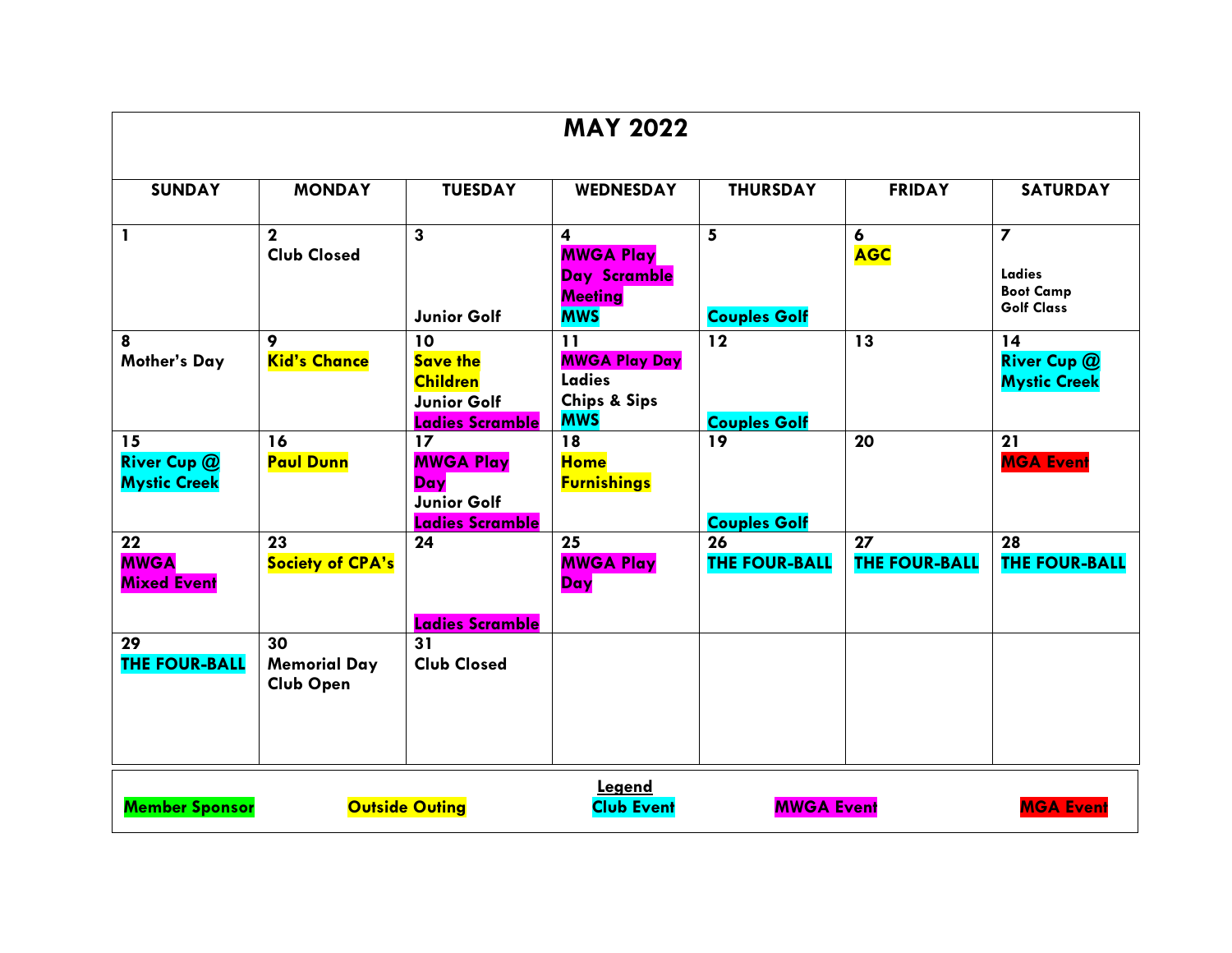|                                                        |                                                                                             |                                                                                                           | <b>JUNE 2022</b>                                                                               |                                                                                                    |                                                    |                                                                |
|--------------------------------------------------------|---------------------------------------------------------------------------------------------|-----------------------------------------------------------------------------------------------------------|------------------------------------------------------------------------------------------------|----------------------------------------------------------------------------------------------------|----------------------------------------------------|----------------------------------------------------------------|
| <b>SUNDAY</b>                                          | <b>MONDAY</b>                                                                               | <b>TUESDAY</b>                                                                                            | <b>WEDNESDAY</b>                                                                               | <b>THURSDAY</b>                                                                                    | <b>FRIDAY</b>                                      | <b>SATURDAY</b>                                                |
|                                                        |                                                                                             |                                                                                                           | 1<br><b>MWGA Play Day</b><br><b>Scramble</b><br><b>Ladies</b>                                  | $\mathbf{2}$<br><b>Ladies Academy</b>                                                              | $\mathbf{3}$                                       | $\overline{\mathbf{4}}$<br><b>Mixed</b><br><b>Invitational</b> |
|                                                        |                                                                                             |                                                                                                           | <b>Chips &amp; Sips</b><br><b>MWS</b>                                                          | <b>Couples Golf</b>                                                                                |                                                    |                                                                |
| $5\overline{)}$<br><b>Mixed</b><br><b>Invitational</b> | 6<br><b>Greens</b><br>Aerification                                                          | $\overline{\phantom{a}}$<br><b>Greens</b><br>Aerification<br><b>Junior Golf</b><br><b>Ladies Scramble</b> | 8<br><b>MWGA Play</b><br>Day<br><b>MWS</b>                                                     | 9<br><b>Ladies Academy</b><br><b>Couples Golf</b>                                                  | 10<br><b>Ken Watson</b>                            | 11                                                             |
| $12$                                                   | 13<br><b>Club Closed</b>                                                                    | 14<br><b>Junior Golf</b><br>Ladies Scramble                                                               | 15<br><b>Wanda Jett</b><br><b>Invitational</b><br><b>Ladies Chips &amp; Sips</b><br><b>MWS</b> | 16<br>Wanda Jett<br><b>Invitational</b><br><b>Ladies Academy</b><br><b>Couples Golf</b>            | 17                                                 | 18<br><b>MGA Event</b>                                         |
| 19<br><b>Father's Day</b>                              | 20<br><b>Grand Slam Junior</b><br><b>Golf Camp</b><br><b>Orville Wolf</b><br><b>Classic</b> | 21<br><b>Grand Slam Junior</b><br><b>Golf Camp</b><br>Ladies Scramble                                     | 22<br><b>MWGA Play Day</b><br><b>Grand Slam Junior</b><br><b>Golf Camp</b><br><b>MWS</b>       | 23<br><b>Grand Slam Junior</b><br><b>Golf Camp</b><br><b>Ladies Academy</b><br><b>Couples Golf</b> | 24<br><b>Grand Slam Junior</b><br><b>Golf Camp</b> | 25<br><b>Night Golf</b>                                        |
| 26                                                     | 27<br><b>Fearless</b><br><b>Friday</b>                                                      | 28<br><b>Junior Golf</b><br>Ladies Scramble                                                               | 29<br><b>MWGA Play</b><br>Day<br><b>MWS</b>                                                    | 30<br><b>Ladies Academy</b><br><b>Couples Golf</b>                                                 |                                                    |                                                                |

|                        | <b>Legend</b> |            |                   |
|------------------------|---------------|------------|-------------------|
| <u> Jutside Outina</u> | 7511          | MWGA Event | <b>L</b> ven<br>. |
|                        |               |            |                   |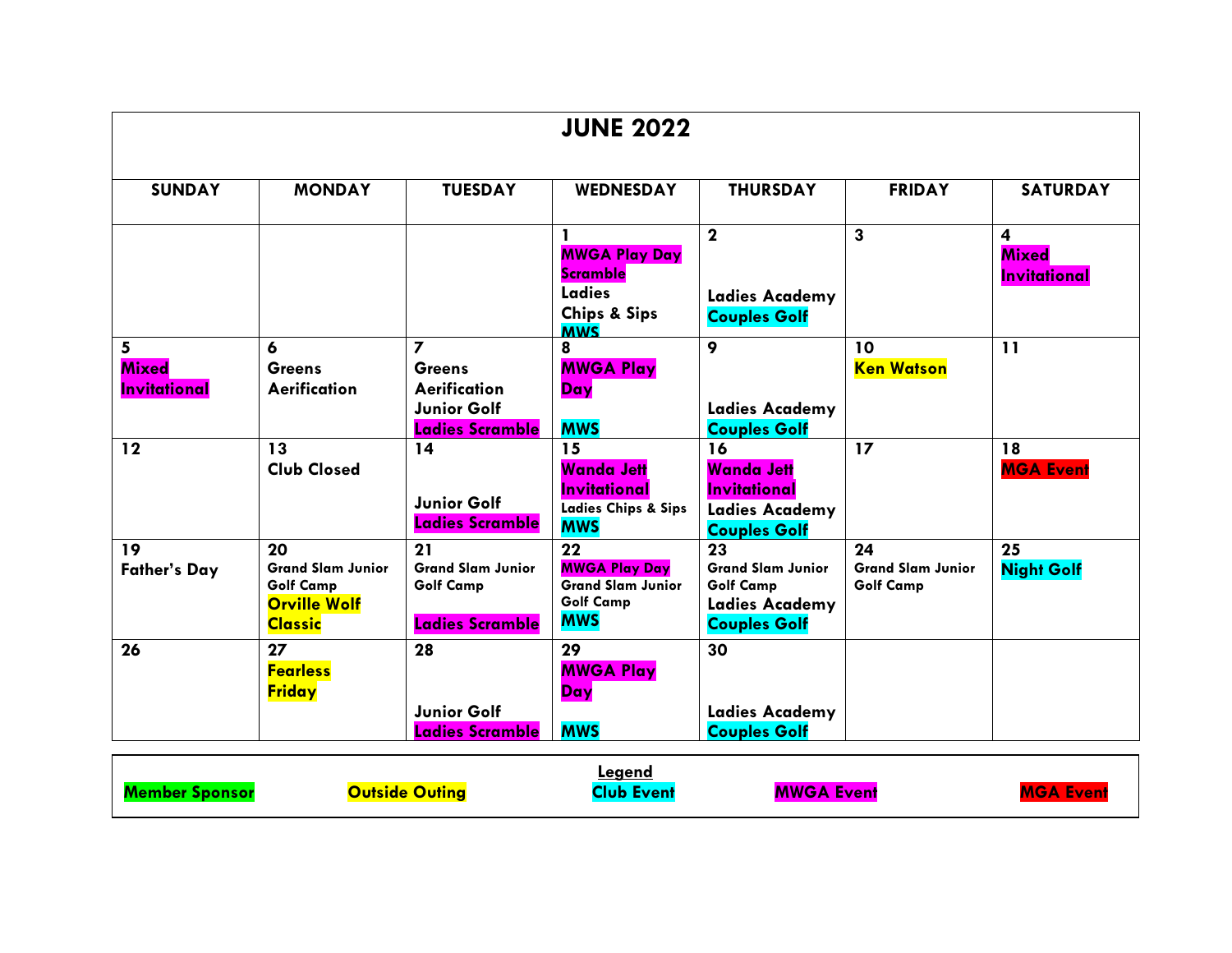|                                                      |                                         |                                             | <b>JULY 2022</b>                            |                                                                       |                                          |                                         |
|------------------------------------------------------|-----------------------------------------|---------------------------------------------|---------------------------------------------|-----------------------------------------------------------------------|------------------------------------------|-----------------------------------------|
| <b>SUNDAY</b>                                        | <b>MONDAY</b>                           | <b>TUESDAY</b>                              | WEDNESDAY                                   | <b>THURSDAY</b>                                                       | <b>FRIDAY</b>                            | <b>SATURDAY</b>                         |
|                                                      |                                         |                                             |                                             |                                                                       | $\mathbf{I}$                             | $\mathbf{2}$                            |
| 3                                                    | 4<br>Fourth of July                     | 5<br><b>Club Closed</b>                     | 6<br><b>MWGA Play</b>                       | $\overline{ }$<br><b>Central Ark</b>                                  | 8                                        | 9                                       |
|                                                      | <b>Club Open</b>                        |                                             | Day Scramble<br><b>MWS</b>                  | <b>Seniors</b><br><b>Ladies Academy</b><br><b>Couples Golf</b>        |                                          |                                         |
| 10<br><b>MWGA</b><br><b>Mixed Event</b>              | 11<br><b>Club Closed</b>                | 12<br><b>Junior Golf</b><br>Ladies Scramble | 13<br><b>MWGA Play</b><br>Day               | 14<br><b>Maumelle</b><br><b>Classic</b><br>Shootout                   | 15<br><b>Maumelle</b><br><b>Classic</b>  | 16<br><b>Maumelle</b><br><b>Classic</b> |
| 17 <sup>2</sup><br><b>Maumelle</b><br><b>Classic</b> | 18<br><b>US AM</b><br><b>Qualifying</b> | 19<br><b>Junior Golf</b><br>Ladies Scramble | 20<br><b>MWGA Play</b><br>Day<br><b>MWS</b> | 21<br><b>PGA Junior Tour</b><br><b>Overall</b><br><b>Couples Golf</b> | 22                                       | 23<br><b>MGA Event</b>                  |
| 24                                                   | 25<br><b>Club Closed</b>                | 26                                          | 27<br><b>MWGA Play</b><br>Day               | 28<br><b>Junior Club</b><br>Championship                              | 29<br><b>Junior Club</b><br>Championship | 30                                      |
| 31                                                   |                                         | <b>Junior Golf</b><br>Ladies Scramble       | <b>MWS</b>                                  | <b>Couples Golf</b>                                                   |                                          |                                         |

|                       |                       | Legend     |                   |                  |
|-----------------------|-----------------------|------------|-------------------|------------------|
| <b>Member Sponsor</b> | <b>Outside Outing</b> | Club Event | <b>MWGA Event</b> | <b>MGA Event</b> |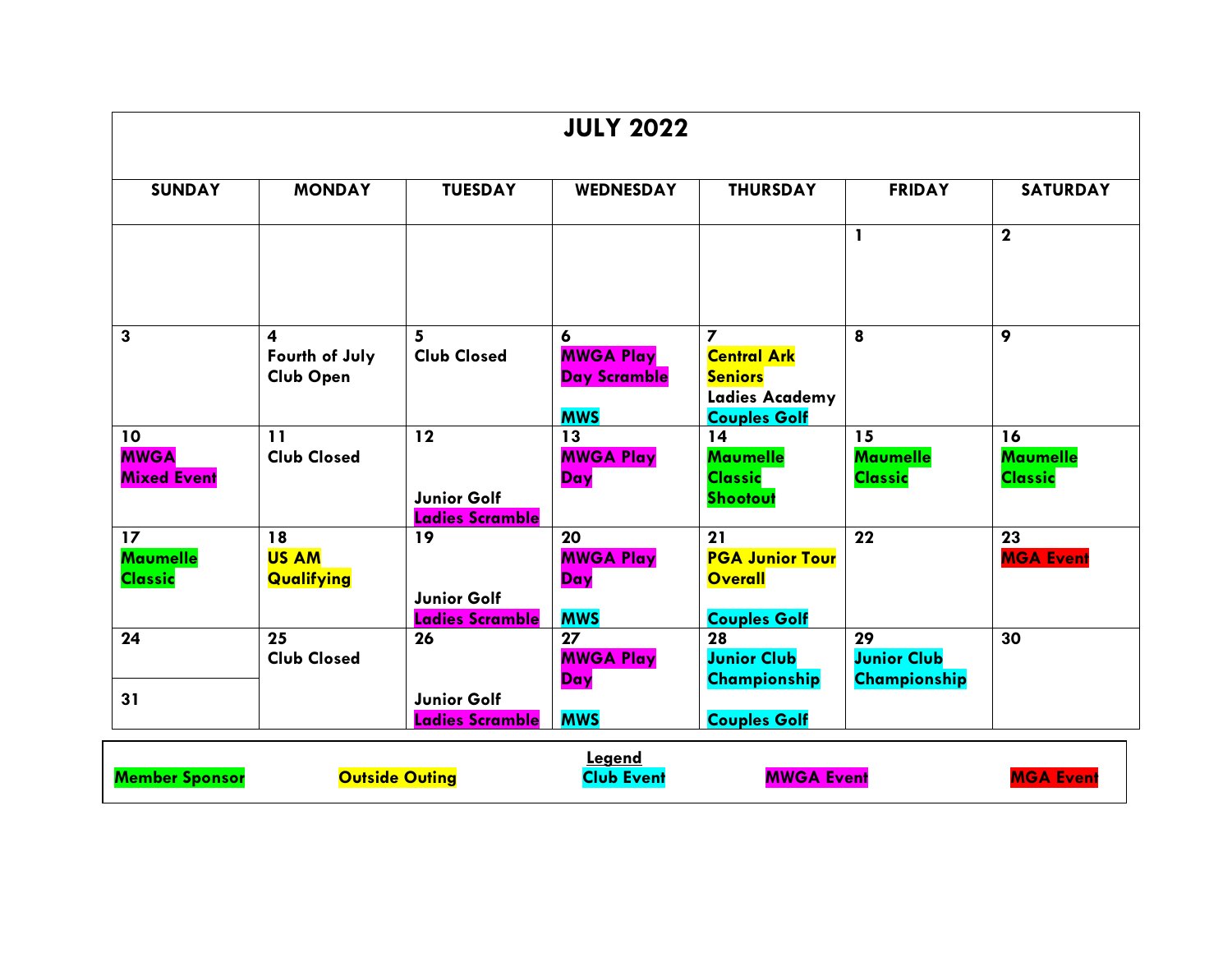| <b>AUGUST 2022</b>                                                |                                           |                                                                                           |                                                                                                    |                                                |               |                                                             |  |
|-------------------------------------------------------------------|-------------------------------------------|-------------------------------------------------------------------------------------------|----------------------------------------------------------------------------------------------------|------------------------------------------------|---------------|-------------------------------------------------------------|--|
| <b>SUNDAY</b>                                                     | <b>MONDAY</b>                             | <b>TUESDAY</b>                                                                            | WEDNESDAY                                                                                          | <b>THURSDAY</b>                                | <b>FRIDAY</b> | <b>SATURDAY</b>                                             |  |
|                                                                   | $\mathbf{1}$<br><b>Club Closed</b>        | $\mathbf{2}$<br><b>Junior Golf</b><br>Ladies Scramble                                     | $\overline{\mathbf{3}}$<br><b>MWGA Play</b><br><b>Day Scramble</b><br><b>Meeting</b><br><b>MWS</b> | $\overline{\mathbf{4}}$<br><b>Couples Golf</b> | 5             | 6<br><b>MCC Intraclub</b><br><b>Matches</b>                 |  |
| $\overline{\mathbf{z}}$<br><b>MCC Intraclub</b><br><b>Matches</b> | 8<br><b>Greens</b><br><b>Aerification</b> | 9<br><b>Greens</b><br><b>Aerification</b><br><b>Junior Golf</b><br><b>Ladies Scramble</b> | 10<br><b>MWGA Play</b><br>Day<br><b>MWS</b>                                                        | 11<br><b>Couples Golf</b>                      | 12            | 13                                                          |  |
| 14<br><b>Adult-Child</b><br><b>Tournament</b>                     | 15<br><b>Club Closed</b>                  | 16<br><b>Ladies Scramble</b>                                                              | 17<br><b>MWGA Play</b><br>Day<br><b>MWS</b>                                                        | 18<br><b>Couples Golf</b>                      | 19            | 20<br><b>MGA Event</b>                                      |  |
| 21                                                                | 22<br><b>Club Closed</b>                  | 23<br><b>Junior Golf</b><br><b>Ladies Scramble</b>                                        | 24<br><b>MWGA Play</b><br>Day<br><b>MWS</b>                                                        | 25<br><b>Couples Golf</b>                      | 26            | 27<br><b>MCC Double</b><br><b>Couple</b><br><b>Scramble</b> |  |
| 28<br><b>MCC Double</b><br>Couple<br><b>Scramble</b>              | 29<br><b>Club Closed</b>                  | 30<br>Junior Golf<br><b>Ladies Scramble</b>                                               | 31<br><b>MWGA Play</b><br>Day<br><b>MWS</b>                                                        |                                                |               |                                                             |  |

| <b>MWGA Event</b><br>Outside Outing<br>'lıık<br>Event. |  |  | ∟eqend |  |  |
|--------------------------------------------------------|--|--|--------|--|--|
|--------------------------------------------------------|--|--|--------|--|--|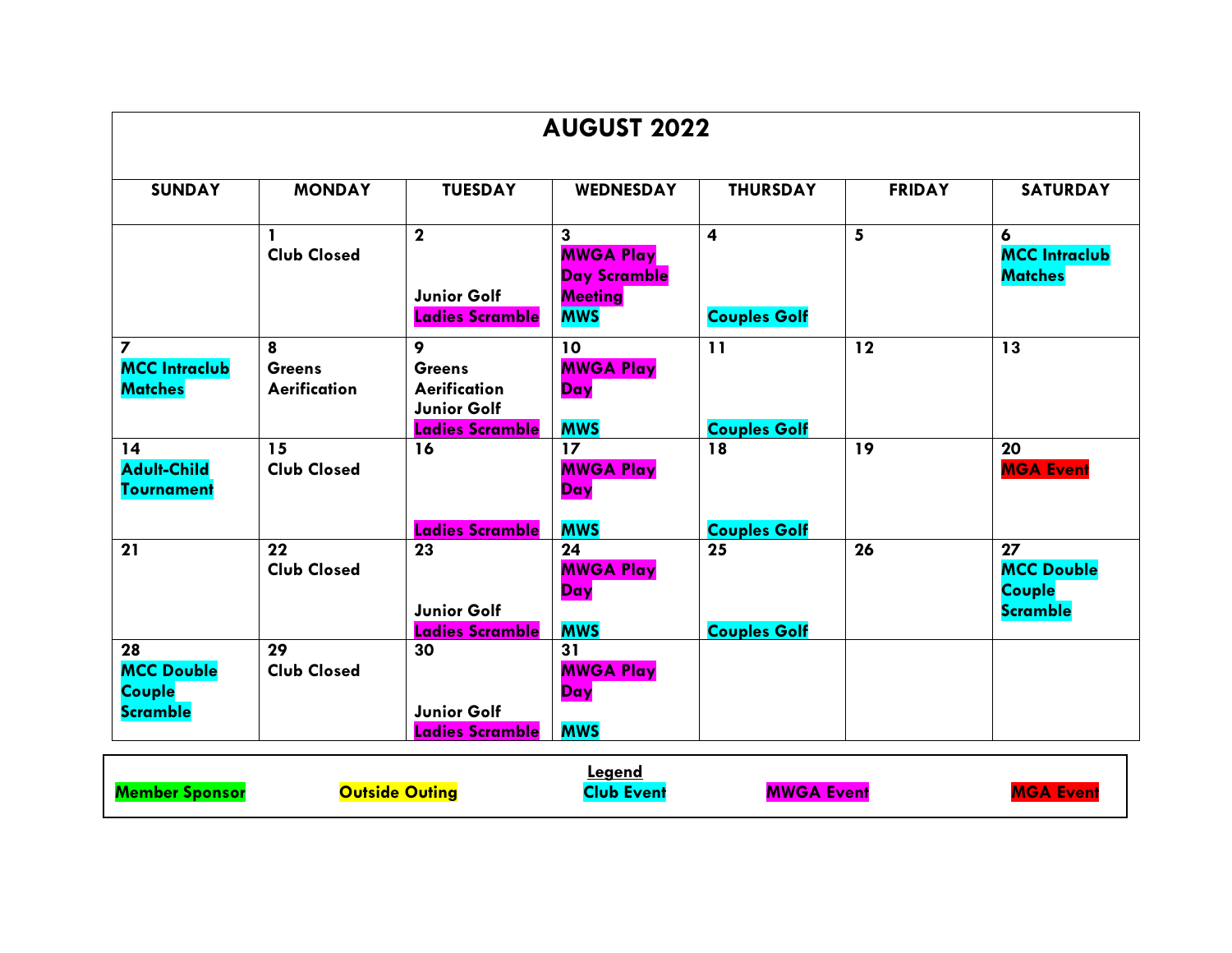| <b>SEPTEMBER 2022</b>                   |                                                                   |                                                    |                                                                                  |                                                                        |                                       |                                                               |  |
|-----------------------------------------|-------------------------------------------------------------------|----------------------------------------------------|----------------------------------------------------------------------------------|------------------------------------------------------------------------|---------------------------------------|---------------------------------------------------------------|--|
| <b>SUNDAY</b>                           | <b>MONDAY</b>                                                     | <b>TUESDAY</b>                                     | <b>WEDNESDAY</b>                                                                 | <b>THURSDAY</b>                                                        | <b>FRIDAY</b>                         | <b>SATURDAY</b>                                               |  |
|                                         |                                                                   |                                                    |                                                                                  | $\mathbf{1}$                                                           | $\mathbf{2}$                          | $\overline{\mathbf{3}}$                                       |  |
|                                         |                                                                   |                                                    |                                                                                  | <b>Ladies Academy</b><br><b>Couples Golf</b>                           |                                       | Hogs vs Cincinnati                                            |  |
| $\overline{\mathbf{4}}$                 | 5 <sup>1</sup><br>Labor Day<br><b>Club Open</b>                   | 6<br><b>Club Closed</b>                            | $\overline{\mathbf{z}}$<br><b>MWGA Play</b><br><b>Day Scramble</b><br><b>MWS</b> | 8<br><b>Metro Fest</b><br><b>Ladies Academy</b><br><b>Couples Golf</b> | $\mathbf{9}$                          | 10<br>Hogs vs So. Carolina                                    |  |
| 11                                      | 12<br><b>Arkansas</b><br><b>Freedom Fund</b>                      | 13<br>Junior Golf<br><b>Ladies Scramble</b>        | 14<br><b>MWGA Play</b><br>Day                                                    | 15<br>Par 3<br><b>Tournament</b>                                       | 16<br><b>MCC Club</b><br>Championship | 17<br><b>MCC Club</b><br>Championship<br>Hogs vs Missouri St. |  |
| 18<br><b>MCC Club</b><br>Championship   | 19<br><b>Kingdom</b><br><b>Missions</b><br><b>Fund</b>            | 20<br><b>Junior Golf</b><br>Ladies Scramble        | 21<br><b>MWGA Play</b><br>Day                                                    | 22<br><b>Ladies Academy</b><br><b>Couples Golf</b>                     | 23                                    | $\overline{24}$<br><b>MGA Event</b><br>Hogs vs Texas A&M      |  |
| 25<br><b>Couples</b><br><b>Year End</b> | 26<br><b>Fellowship of</b><br><b>Christian</b><br><b>Athletes</b> | 27<br><b>Junior Golf</b><br><b>Ladies Scramble</b> | 28<br><b>MWGA Play</b><br>Day                                                    | 29<br><b>Ladies Academy</b>                                            | 30                                    |                                                               |  |
|                                         |                                                                   |                                                    | Legend                                                                           |                                                                        |                                       |                                                               |  |

**Member Sponsor Could Automaker Club Event Club Event MWGA Event Club Event** 

**Club Event** 

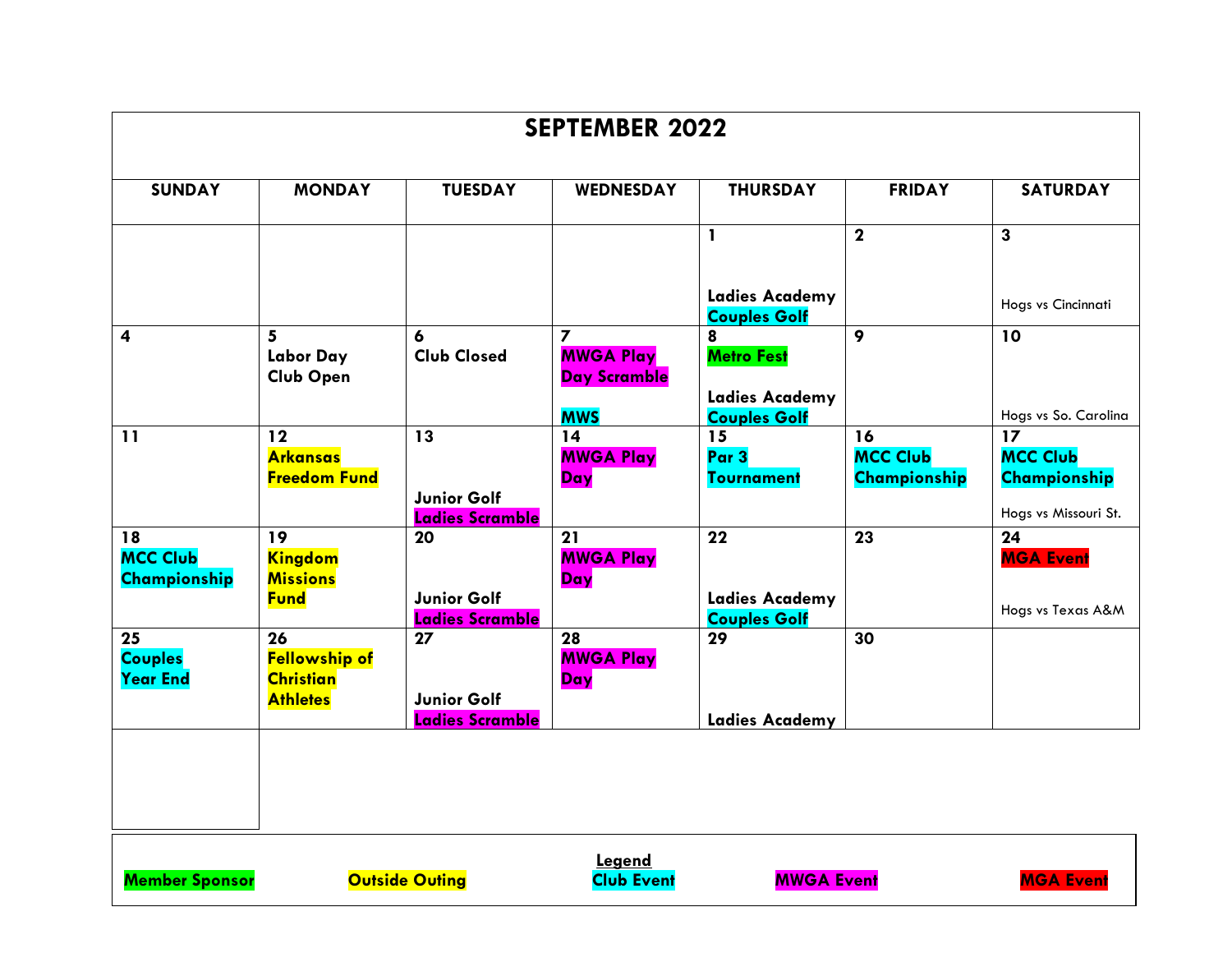| <b>OCTOBER 2022</b>                     |                                                                 |                                                                        |                                                                |                                               |                                               |                                            |  |
|-----------------------------------------|-----------------------------------------------------------------|------------------------------------------------------------------------|----------------------------------------------------------------|-----------------------------------------------|-----------------------------------------------|--------------------------------------------|--|
| <b>SUNDAY</b>                           | <b>MONDAY</b>                                                   | <b>TUESDAY</b>                                                         | <b>WEDNESDAY</b>                                               | <b>THURSDAY</b>                               | <b>FRIDAY</b>                                 | <b>SATURDAY</b>                            |  |
|                                         |                                                                 |                                                                        |                                                                |                                               |                                               | 1                                          |  |
|                                         |                                                                 |                                                                        |                                                                |                                               |                                               | Hogs vs Alabama                            |  |
| $\mathbf{2}$                            | 3<br><b>South Central</b><br><b>PGA Section</b><br>Championship | 4<br><b>South Central</b><br><b>PGA Section</b><br><b>Championship</b> | 5<br><b>MWGA Play</b><br><b>Day Scramble</b><br><b>Meeting</b> | 6                                             | $\overline{\mathbf{z}}$<br><b>OktoberFest</b> | 8<br><b>OktoberFest</b><br>Hogs @ Miss St. |  |
| 9<br><b>OktoberFest</b>                 | 10<br><b>Warrior Charity</b><br><b>Tournament</b>               | 11                                                                     | 12<br><b>MWGA Play</b><br>Day                                  | <b>Ladies Academy</b><br>13                   | 14                                            | 15<br><b>MGA Event</b>                     |  |
|                                         |                                                                 | Junior Golf                                                            |                                                                | Ladies Academy                                |                                               | Hogs @ BYU                                 |  |
| 16<br><b>MWGA Mixed</b><br><b>Event</b> | 17<br><b>AGC</b>                                                | 18                                                                     | 19<br><b>MWGA Play</b><br>Day                                  | 20<br><b>Garland/Saline</b><br><b>Seniors</b> | 21                                            | 22<br>Mayors Cup @<br><b>MCC</b>           |  |
|                                         |                                                                 | Junior Golf                                                            |                                                                |                                               |                                               | Hogs Open Week                             |  |
| 23 Mayors Cup<br>@ CCA                  | 24<br><b>Club Closed</b>                                        | $\overline{25}$                                                        | 26<br><b>LRWGA</b><br><b>City Play</b>                         | 27                                            | 28                                            | 29                                         |  |
| 30                                      | 31<br><b>Club Closed</b>                                        | Junior Golf                                                            |                                                                |                                               |                                               | Hogs @ Auburn                              |  |

|                       |                       | .eaend     |                   |                  |
|-----------------------|-----------------------|------------|-------------------|------------------|
| <b>Member Sponsor</b> | <b>Outside Outing</b> | Club Event | <b>MWGA Event</b> | <b>MGA Event</b> |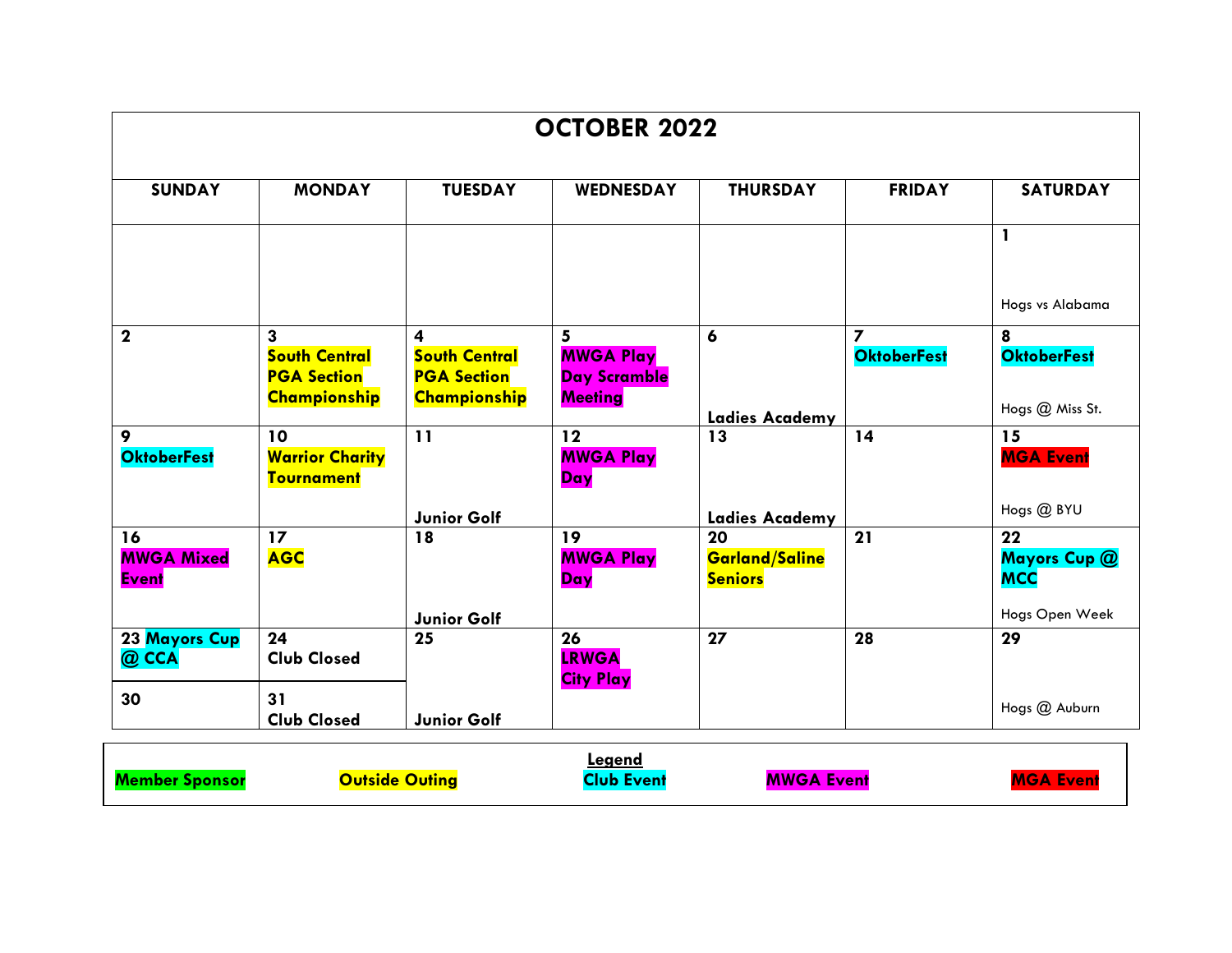| <b>NOVEMBER 2022</b>                                                                                                 |                                      |              |                  |                                            |                         |                                                       |  |  |  |
|----------------------------------------------------------------------------------------------------------------------|--------------------------------------|--------------|------------------|--------------------------------------------|-------------------------|-------------------------------------------------------|--|--|--|
| <b>SUNDAY</b><br><b>MONDAY</b><br><b>TUESDAY</b><br>WEDNESDAY<br><b>THURSDAY</b><br><b>FRIDAY</b><br><b>SATURDAY</b> |                                      |              |                  |                                            |                         |                                                       |  |  |  |
|                                                                                                                      |                                      | $\mathbf{1}$ | $\mathbf{2}$     | $\overline{\mathbf{3}}$                    | $\overline{\mathbf{4}}$ | 5 <sup>5</sup><br><b>Battle of the</b><br><b>Blvd</b> |  |  |  |
| 6<br><b>Daylight</b><br><b>Savings Ends</b>                                                                          | $\overline{z}$<br><b>Club Closed</b> | 8            | $\boldsymbol{9}$ | 10                                         | 11                      | Hogs vs Liberty<br>12                                 |  |  |  |
| 13                                                                                                                   | 14<br><b>Club Closed</b>             | 15           | 16               | 17                                         | 18                      | Hogs vs LSU<br>19<br><b>MGA Event</b>                 |  |  |  |
| 20                                                                                                                   | 21<br><b>Club Closed</b>             | 22           | 23               | 24<br><b>Thanksgiving</b><br>(Club Closed) | 25                      | Hogs vs Ole Miss<br>26                                |  |  |  |
| 27                                                                                                                   | 28<br><b>Club Closed</b>             | 29           | 30               |                                            |                         | Hogs @ Missouri                                       |  |  |  |

|     |                | <u>Legend</u> |                   |  |
|-----|----------------|---------------|-------------------|--|
| Mar | Outside Outina | Event         | <b>MWGA Event</b> |  |